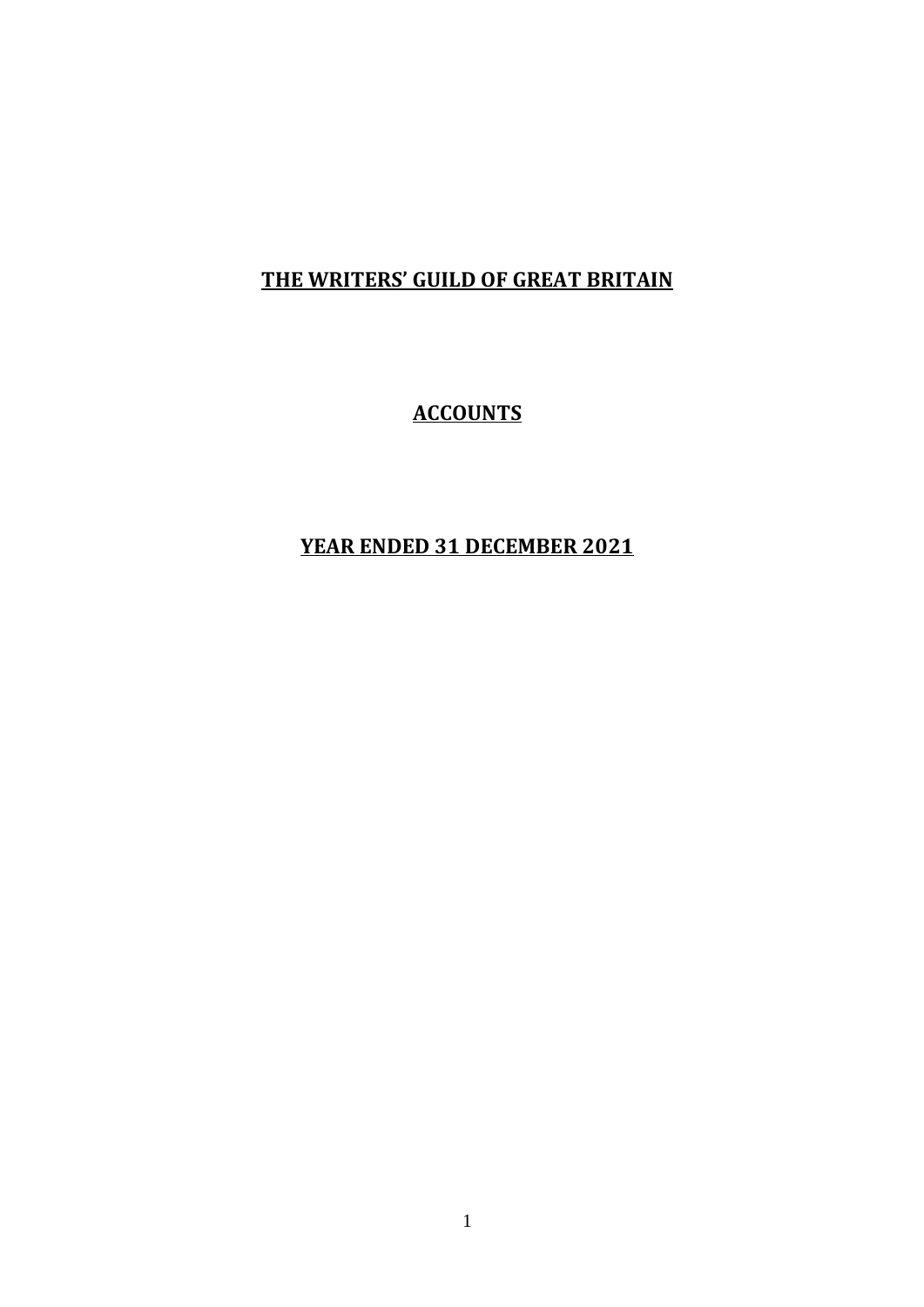# **ACCOUNTS**

# **YEAR ENDED 31 DECEMBER 2021**

# **CONTENTS**

|                                                        | <b>Pages</b> |
|--------------------------------------------------------|--------------|
| Statement of Responsibilities of the Executive Council | 3            |
| Report of the Auditors                                 | $4 - 5$      |
| <b>General Fund</b>                                    | 6            |
| <b>Welfare Fund</b>                                    | 7            |
| <b>Royalties Account</b>                               | 8            |
| <b>Balance Sheet</b>                                   | 9            |
| <b>Accounting Policies</b>                             | 10           |
| Notes to the Accounts                                  | $11 - 14$    |
| Extracts from the Statement to Members                 | 15           |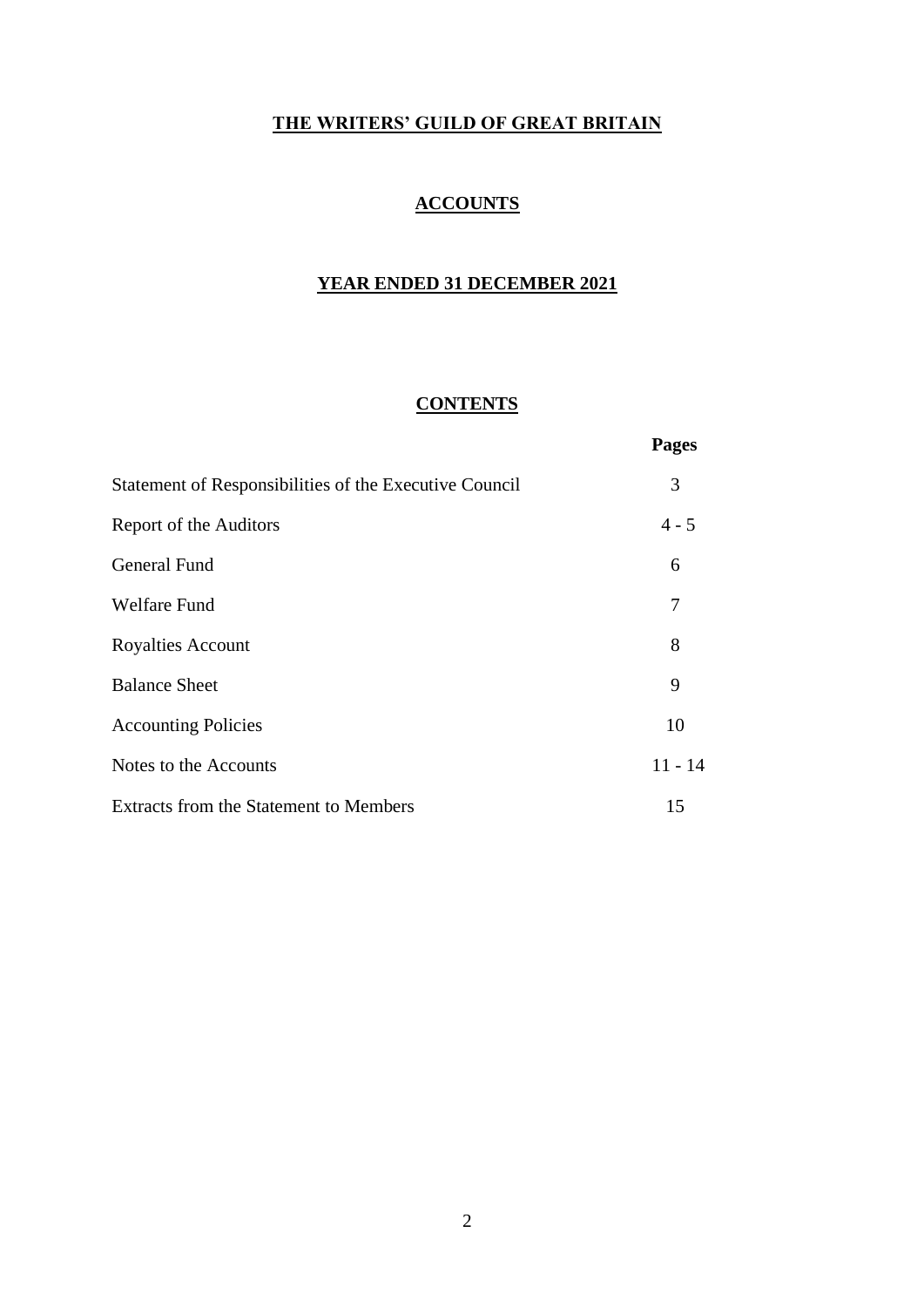# **STATEMENT OF RESPONSIBILITIES OF THE EXECUTIVE COUNCIL**

The legislation relating to trade unions requires the Guild to submit a return for each calendar year to the Certification Officer. This return contains accounts which must give a true and fair view of the state of affairs of the Guild at the year end and of its transactions for the year then ended. The accounts set out on the following pages have been prepared on the same basis and are used to complete the return to the Certification Officer.

In relation to the Writers' Guild of Britain the requirement to prepare accounts that give a true and fair view is the responsibility of the Executive Council. The Executive Council is responsible for preparing accounts in accordance with applicable law and United Kingdom Accounting Standards (United Kingdom Generally Accepted Accounting Practice). In so doing the Executive Council is required to:

- Select suitable accounting policies and apply them consistently.
- Make judgements and estimates that are reasonable and prudent.
- State whether applicable accounting standards have been followed.
- Prepare the accounts on the going concern basis unless it is inappropriate to do so.

The Executive Council is responsible for keeping proper accounting records and establishing and maintaining a satisfactory system of control over its records and transactions in order to comply with the Trade Union and Labour Relations (Consolidation) Act 1992 (Amended). They are also responsible for safeguarding the assets of the Guild and hence for taking reasonable steps for the prevention and detection of fraud and other irregularities.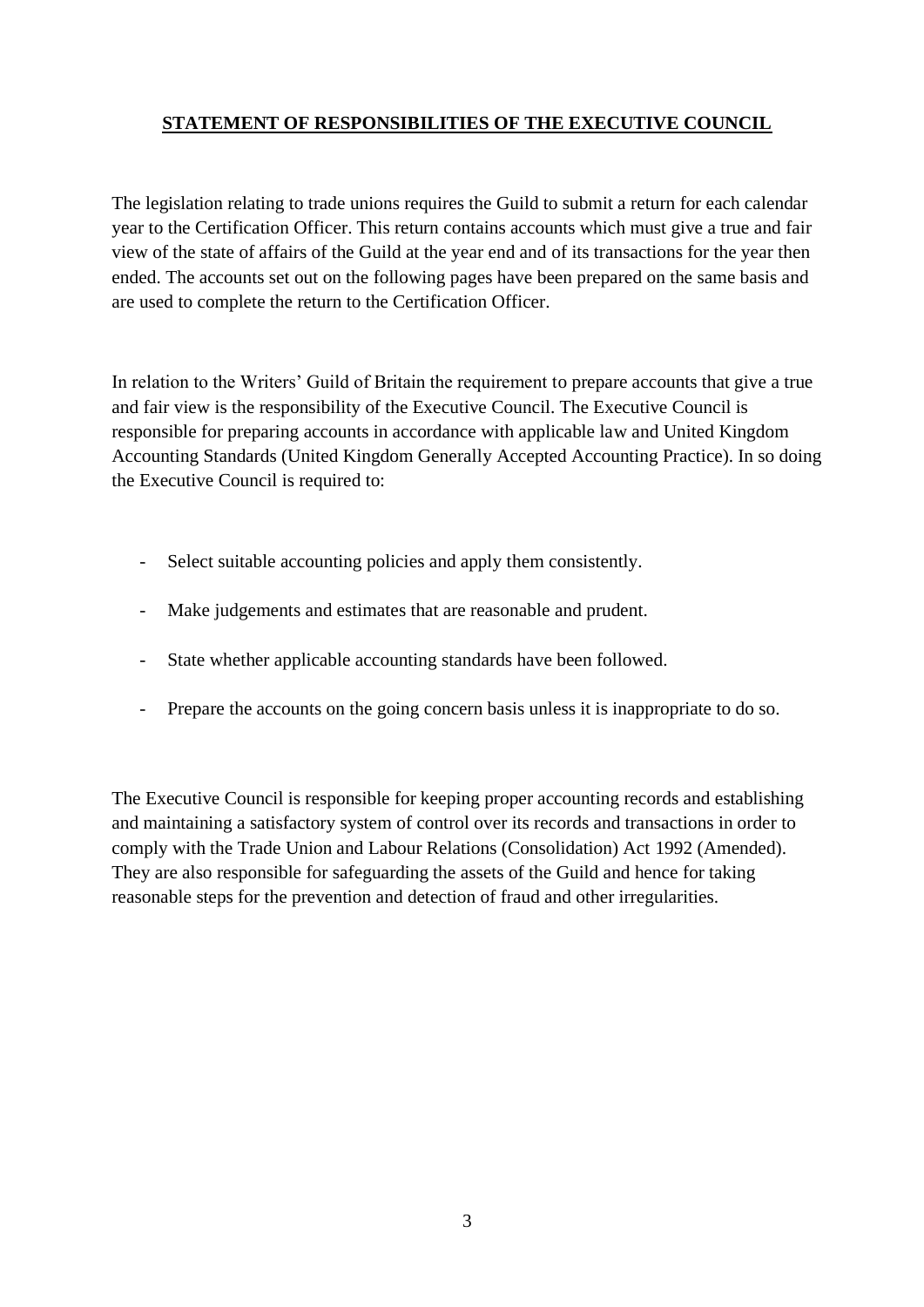## **REPORT OF THE INDEPENDENT AUDITORS**

## **TO THE MEMBERS OF**

## **THE WRITERS' GUILD OF GREAT BRITAIN**

We have audited the financial statements of the Writers' Guild of Great Britain for the year ended 31 December 2021, set out on pages 3 to 14. The financial reporting framework that has been applied in their preparation is applicable law and United Kingdom Accounting Standards (United Kingdom Generally Accepted Accounting Practice).

This report is made solely to the Guild's members, as a body. Our audit work has been undertaken so that we might state to the Guild's members those matters we are required to state to them in an auditor's report and for no other purpose. To the fullest extent permitted by law, we do not accept or assume responsibility to anyone other than the Guild and the Guild's members as a body, for our audit work, for this report, or for the opinions we have formed.

### **Respective responsibilities of the Union's National Executive Council and auditors**

As explained more fully in the Statement of Responsibilities of the Guild's Executive Council on page 3, the National Executive Council is responsible for the preparation of financial statements which give a true and fair view. Our responsibility is to audit and express an opinion on the financial statements in accordance with applicable law and International Standards on Auditing (UK and Ireland). Those standards require us to comply with the Auditing Practices Board's Ethical Standards for Auditors.

#### **Scope of the audit of the financial statements**

An audit involves obtaining evidence about the amounts and disclosures in the financial statements sufficient to give reasonable assurance that the financial statements are free from material misstatement, whether caused by fraud or error. This includes an assessment of whether the accounting policies are appropriate to the Guild's circumstances and have been consistently applied and adequately disclosed; the reasonableness of significant accounting estimates made by the Guild's Executive Council; and the overall presentation of the financial statements.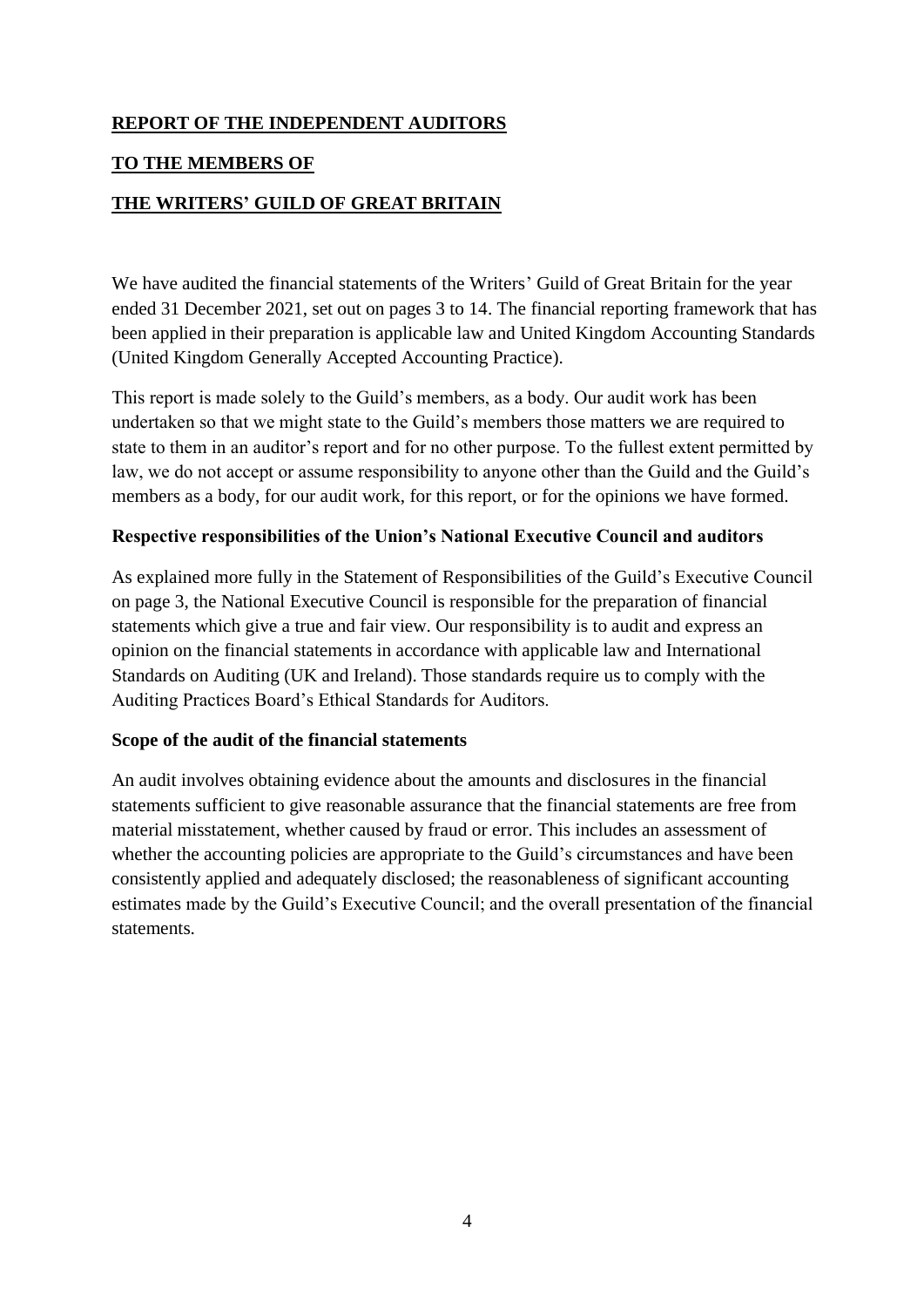## **Opinion on financial statements**

In our opinion the financial statements give a true and fair view of the state of the Guild's affairs as of 31 December 2021 and of its income and expenditure for the year then ended.

## **Matters on which we are required to report by exception.**

We are required by the Trade Union and Labour Relations (Consolidation) Act 1992 (Amended) to report to you by exception in respect of the following matters if, in our opinion:

- A satisfactory system of control over transactions has not been maintained.
- The Guild has not kept proper accounting records.
- The financial statements are not in agreement with the books of account.
- We have not received all the information and explanations we need for our audit.

We have nothing to report to you in respect of the above matters.

Alexander Gillespie Senior Statutory Auditor Gillespie Inverarity & Co. Ltd Chartered Accountants and Registered Auditors 33 Leslie Street Blairgowrie Perthshire PH10 6AW

Dated: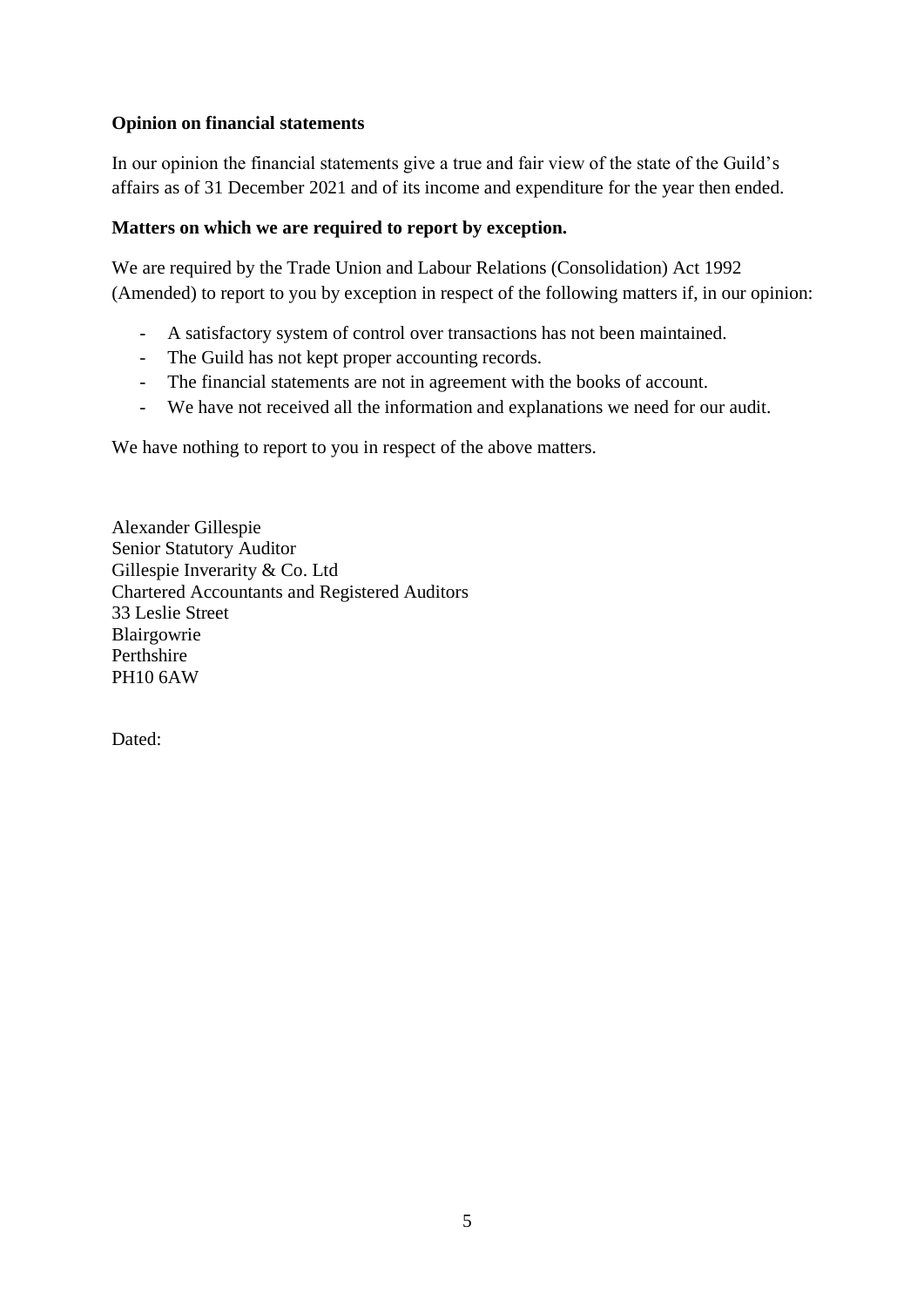# **INCOME AND EXPENDITURE ACCOUNT**

# **GENERAL FUND**

### **YEAR ENDED 31 DECEMBER 2021**

|                                                       | <b>NOTE</b>    | 2021<br>£ | 2020<br>£ |
|-------------------------------------------------------|----------------|-----------|-----------|
|                                                       |                |           |           |
| <b>INCOME</b>                                         |                |           |           |
| Subscriptions                                         |                | 601,444   | 547,198   |
| Other income                                          |                | 39,212    | 14,442    |
|                                                       |                | 640,656   | 561,640   |
| <b>EXPENDITURE</b>                                    |                |           |           |
|                                                       |                |           |           |
| Staff costs                                           |                | 348,419   | 321,487   |
| Membership Activity and<br><b>Communication Costs</b> | $\overline{2}$ | 118,727   | 52,211    |
| Premises and Equipment Costs                          | 3              | 74,368    | 62,778    |
| <b>Administration Expenses</b>                        | $\overline{4}$ | 60,759    | 49,175    |
|                                                       |                | 602,273   | 485,651   |
| PROFIT(LOSS)FOR THE YEAR                              |                | 38,383    | 75,989    |
|                                                       |                |           |           |
| <b>CORPORATION TAX</b>                                | 5              | 7,310     | (14, 460) |
| PROFIT FOR THE YEAR                                   |                | 31,073    | 61,529    |
| <b>BALANCES BROUGHT FORWARD</b>                       |                | 686,224   | 624,695   |
| <b>BALANCES CARRIED FORWARD</b>                       |                | 717,297   | 686,224   |

There are no recognised gains and liabilities other than those passing through the income and expenditure account.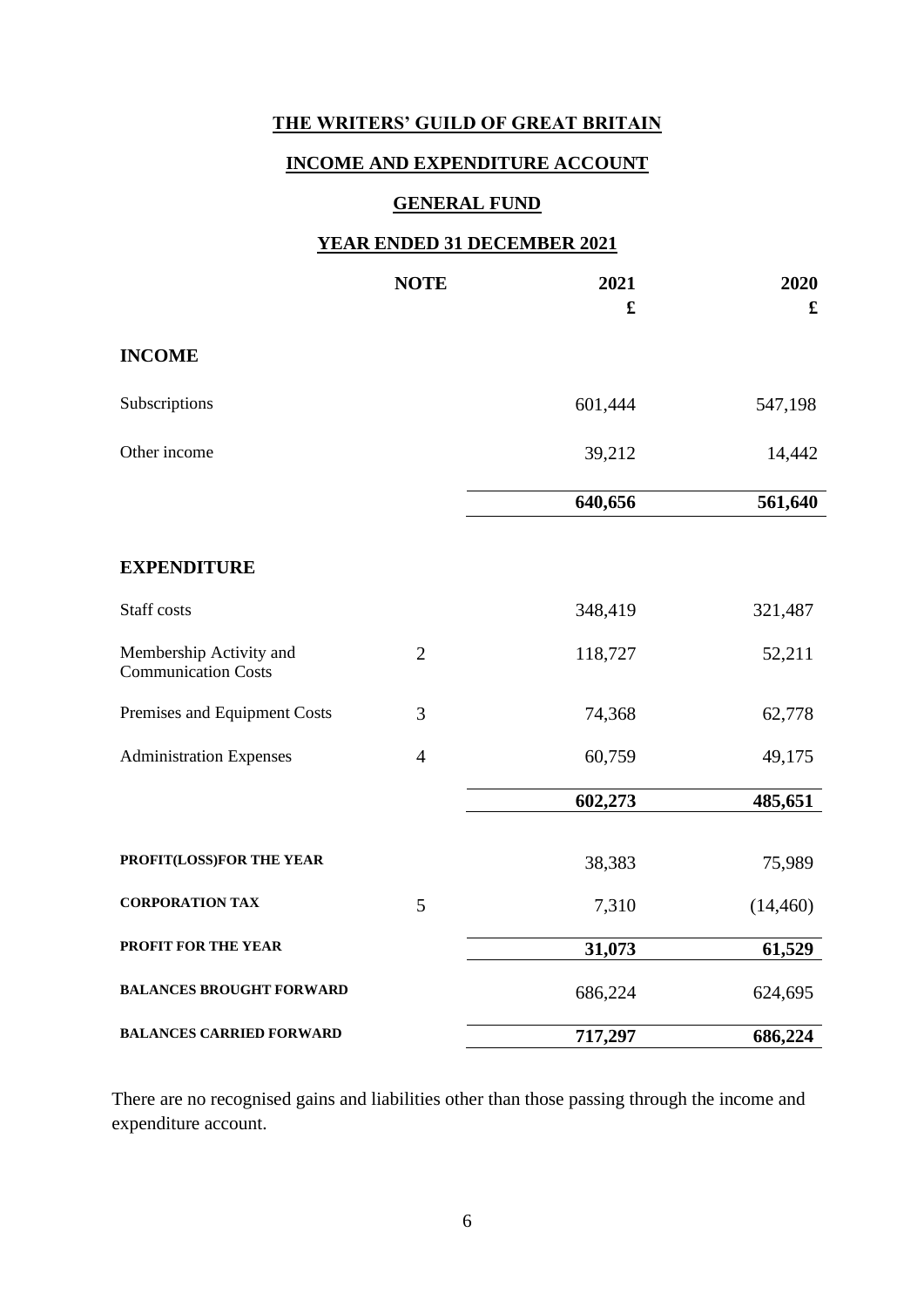# **INCOME AND EXPENDITURE ACCOUNT**

## **WELFARE FUND**

# **YEAR ENDED 31 DECEMBER 2021**

|                                 | 2021             | 2020   |
|---------------------------------|------------------|--------|
| <b>RECEIPTS</b>                 | $\mathbf f$      | £      |
| Donations (members)             | 723              | 21,810 |
|                                 |                  |        |
|                                 | 723              | 21,810 |
|                                 |                  |        |
| <b>EXPENDITURE</b>              |                  |        |
| Loans Written Off               | $\boldsymbol{0}$ | 7,242  |
|                                 | $\boldsymbol{0}$ | 7,242  |
|                                 |                  |        |
| (LOSS)/PROFIT FOR THE YEAR      | 723              | 14,568 |
| <b>BALANCES BOUGHT FORWARD</b>  | 60,167           | 45,599 |
| <b>BALANCES CARRIED FORWARD</b> | 60,890           | 60,167 |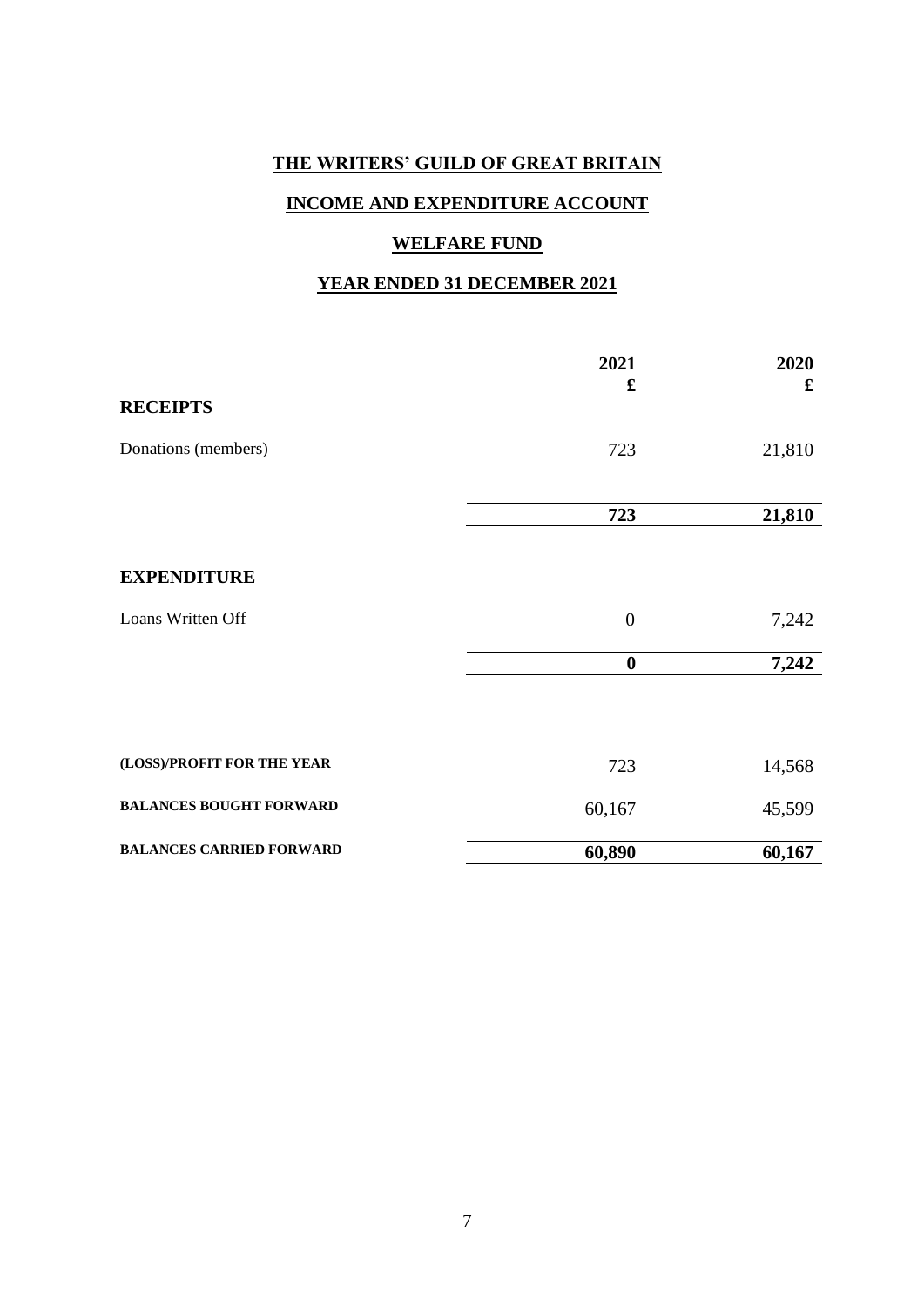## **RECEIPTS AND PAYMENTS**

# **ROYALTIES ACCOUNT**

#### **YEAR ENDED 31 DECEMBER 2021**

|                                      | 2021<br>£ | 2020<br>£ |
|--------------------------------------|-----------|-----------|
| <b>RECEIPTS</b>                      |           |           |
| Royalties received                   | 35,768    | 14,085    |
|                                      | 35,768    | 14,085    |
|                                      |           |           |
| <b>PAYMENTS</b>                      |           |           |
| Distribution to Members              | 25,182    | 11,379    |
|                                      | 25,182    | 11,379    |
|                                      |           |           |
| NET (DECREASE)/INCREASE              | 10,586    | 2,706     |
| MONIES HELD FOR DISTRIBUTION B/FWD   | 54,551    | 51,845    |
| MONIES HELD FOR REDISTRIBUTION C/FWD | 65,137    | 54,551    |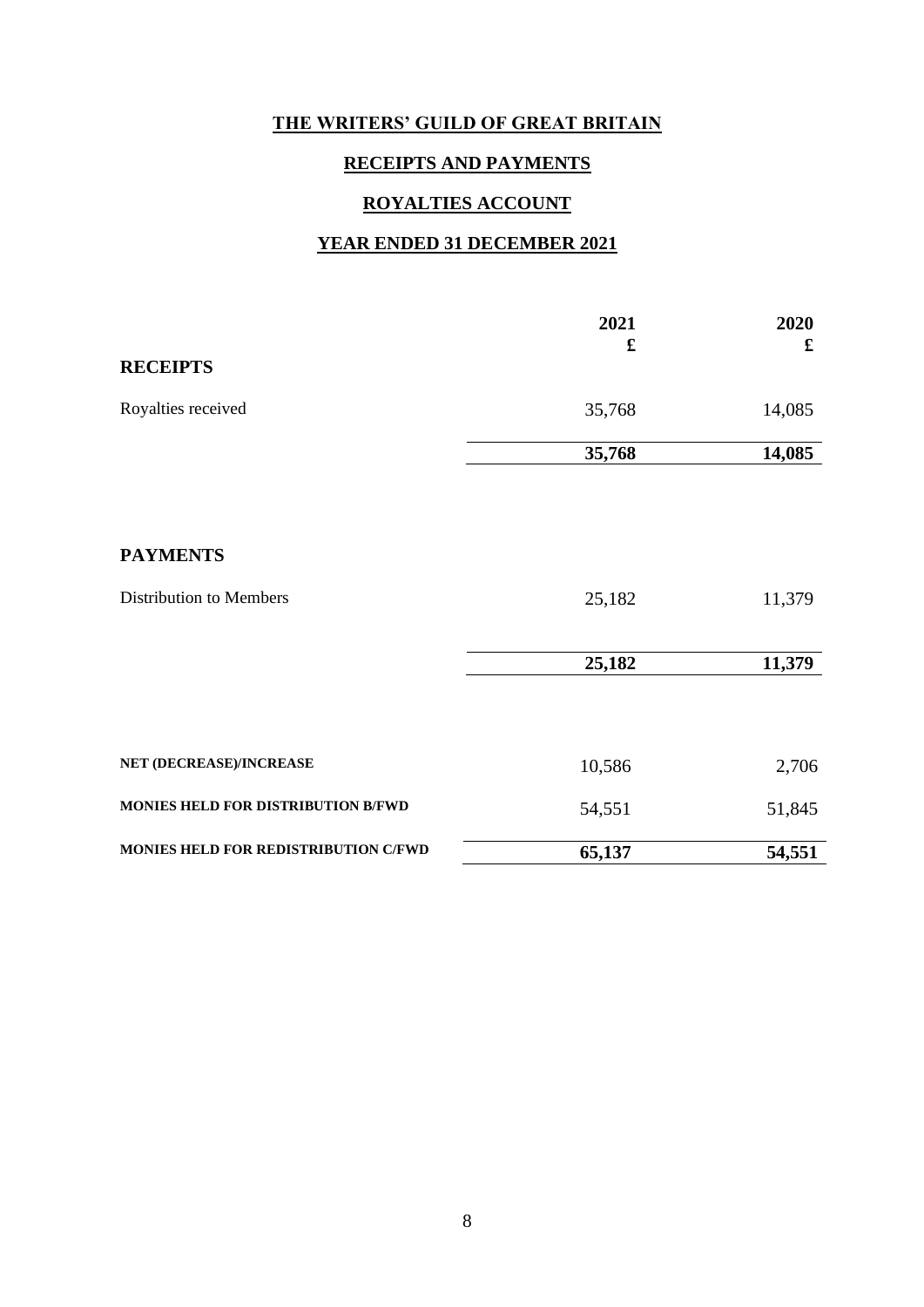# **BALANCE SHEET**

# **YEAR ENDED 31 DECEMBER 2021**

|                                                                  | <b>NOTE</b> | 2021    |             | 2020        |             |
|------------------------------------------------------------------|-------------|---------|-------------|-------------|-------------|
|                                                                  |             | £       | $\mathbf f$ | $\mathbf f$ | $\mathbf f$ |
| <b>FIXED ASSETS</b>                                              |             |         |             |             |             |
| <b>Tangible Fixed Assets</b>                                     | 6           |         | 263         |             | 352         |
| <b>CURRENT ASSETS</b><br>Debtors and Prepayments                 |             | 25,510  |             | 14,374      |             |
| Loans to Members<br>(Welfare Fund)                               |             | 23,738  |             | 15,866      |             |
| Cash at Bank and in Hand                                         |             | 898,566 |             | 835,799     |             |
|                                                                  |             | 947,814 |             | 866,039     |             |
|                                                                  |             |         |             |             |             |
| <b>CURRENT LIABILITIES</b><br>Royalties collected for<br>Members |             | 65,137  |             | 54,551      |             |
| <b>Creditors and Accruals</b>                                    |             | 104,753 |             | 65,449      |             |
|                                                                  |             | 169,890 |             | 120,000     |             |
| <b>NET CURRENT ASSETS</b>                                        |             |         | 777,924     |             | 746,039     |
|                                                                  |             |         |             |             |             |
| <b>Represented by:</b>                                           |             |         | 778,187     |             | 746,391     |
| <b>GENERAL FUND</b>                                              |             |         | 717,297     |             | 686,224     |
| <b>WELFARE FUND</b>                                              |             |         | 60,890      |             | 60,167      |
|                                                                  |             |         | 778,187     |             | 746,391     |
|                                                                  |             |         |             |             |             |

#### ELEANOR PEERS GENERAL SECRETARY

## LISA HOLDSWORTH CHAIR

Approved for issue to the members: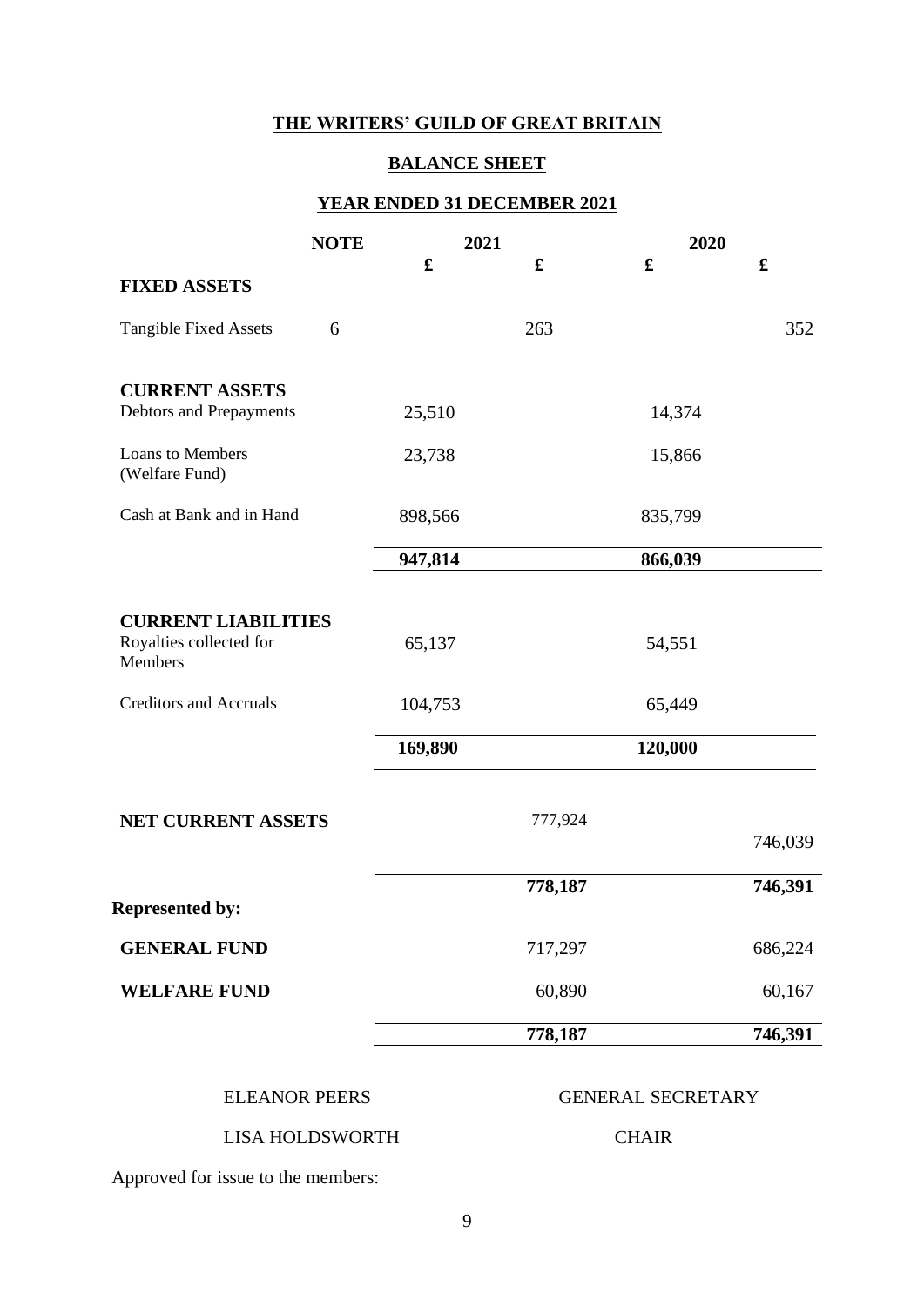## **ACCOUNTING POLICIES**

### **YEAR ENDED 31 DECEMBER 2021**

#### **Accounting convention**

The financial statements are prepared under the historical cost convention and in accordance with the FRS 102 Section 1A Small Entities. The Financial Reporting Standard applicable in the UK and Republic of Ireland and Companies Act 2006.

#### **Subscriptions**

Subscriptions are accounted for on receipt basis.

#### **Donations**

Donations to the Guild are accounted for when received.

#### **Expenditure**

All expenditure in the accounts is inclusive of VAT where applicable.

#### **Depreciation**

Depreciation is provided on all tangible fixed assets at rates estimated to write off the cost, less estimated residual value, of each asset over its expected useful life as follows:

| Office Equipment   | 25% on written down value |
|--------------------|---------------------------|
| Computer equipment | 25% on written down value |

#### **Operating Leases**

Rental payments in respect of operating leases are charged to the income and expenditure account.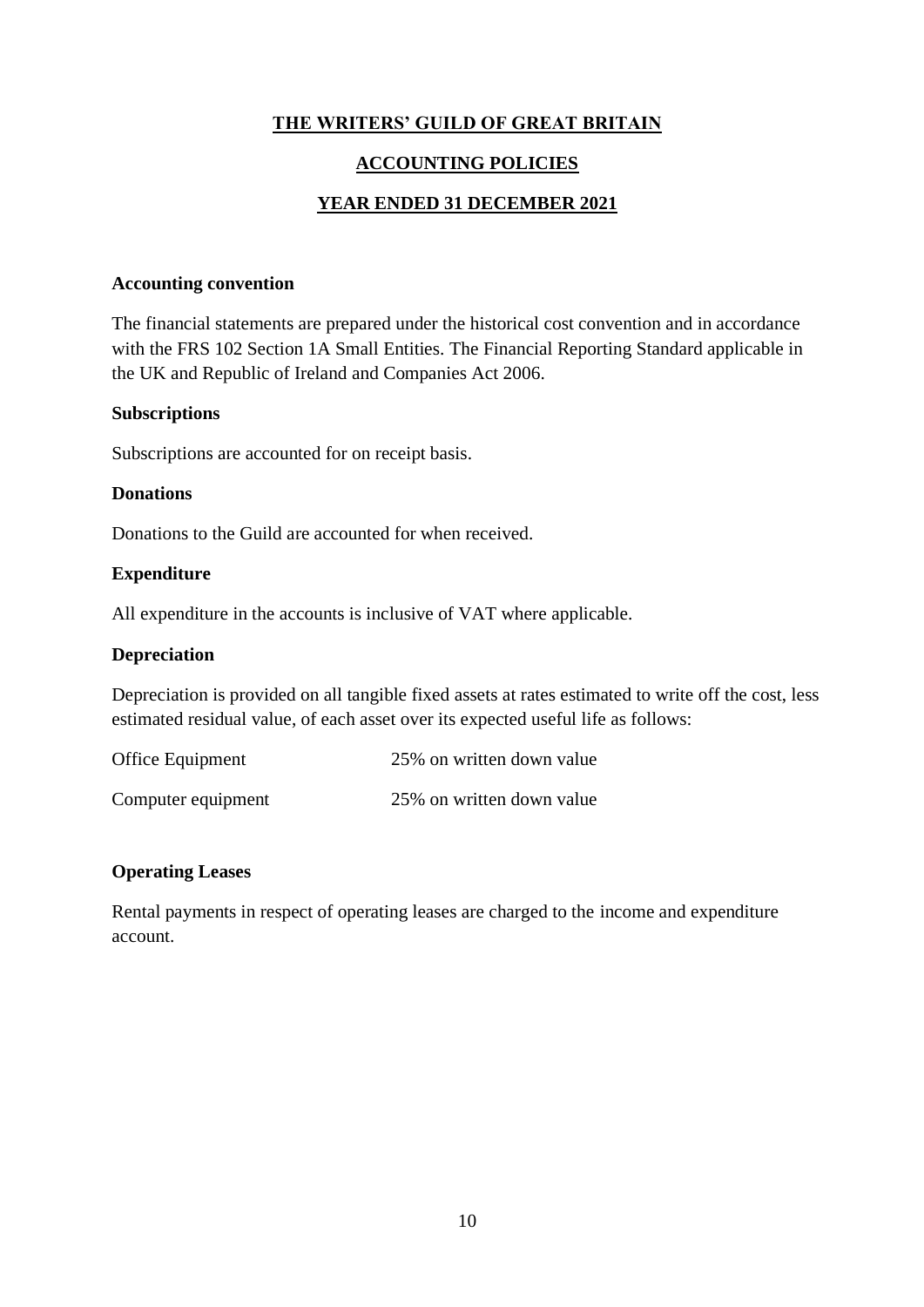## **NOTES TO THE ACCOUNTS**

# **YEAR ENDED 31 DECEMBER 2021**

|   |                       | 2021<br>£ | 2020<br>£ |
|---|-----------------------|-----------|-----------|
| 1 | <b>OTHER INCOME</b>   |           |           |
|   | <b>Bank</b> interest  | 20        | 196       |
|   | Awards Income         | 32,198    | 6,500     |
|   | Other Income          | 1,394     | 2,146     |
|   | <b>SSVC</b> Donations | 5,600     | 5,600     |
|   |                       | 39,212    | 14,442    |

## **2 MEMBERSHIP ACTIVITY AND COMMUNICATION COSTS**

|                          | 118,727 | 52,211 |
|--------------------------|---------|--------|
|                          |         |        |
| Communications           | 20,068  | 11,293 |
| Legal Representation     | 41,531  | 27,747 |
| Guild Awards Expenses    | 50,940  | 5,975  |
| <b>Meetings Expenses</b> | 2,669   | 3,328  |
| Postage and Telephone    | 3,519   | 3,868  |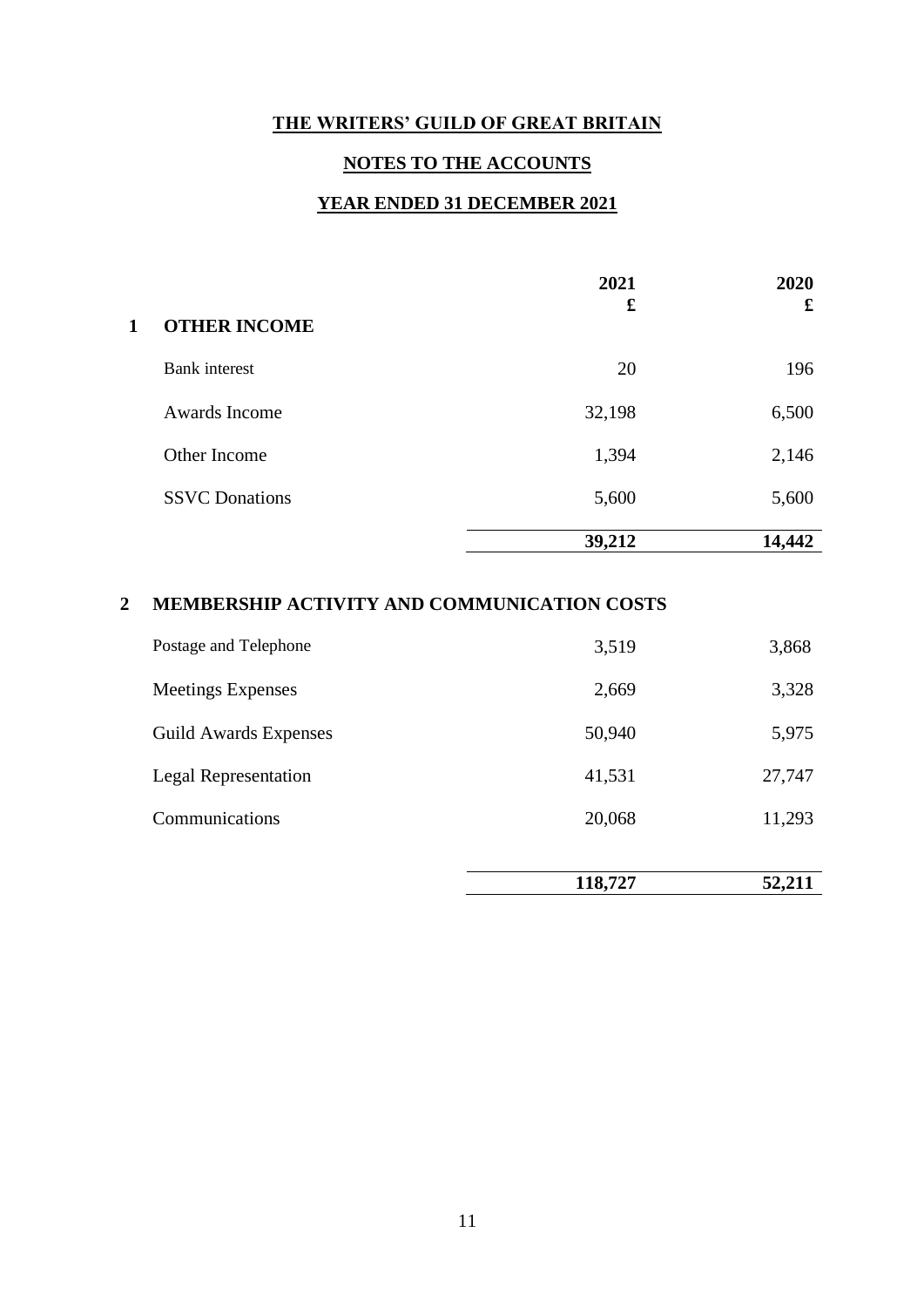# **NOTES TO THE ACCOUNTS**

# **YEAR ENDED 31 DECEMBER 2021**

| 3 | PREMISES AND EQUIPMENT COSTS    | 2021<br>£ | 2020<br>£ |
|---|---------------------------------|-----------|-----------|
|   | <b>Rent Rates and Utilities</b> | 51,943    | 45,023    |
|   | Insurance                       | 3,999     | 3,941     |
|   | Repairs and Maintenance         | 502       | 900       |
|   | <b>Equipment Hire</b>           | 2,640     | 5,679     |
|   | <b>Computer Support</b>         | 15,195    | 7,117     |
|   | Depreciation                    | 89        | 118       |
|   |                                 | 74,368    | 62,778    |

# **4 ADMINISTRATION EXPENSES**

|                                   | 60,759 | 49,175 |
|-----------------------------------|--------|--------|
| <b>Contract Vetting Fee</b>       | 2,414  | 2,134  |
| Sundry                            | 7,709  | 4,420  |
| Bank charges and Interest         | 344    | 350    |
| <b>Audit and Accountancy</b>      | 11,280 | 11,280 |
| <b>Affiliation Fees</b>           | 18,161 | 13,376 |
| <b>Travelling and Subsistence</b> | 2,011  | 2,084  |
| <b>Archive Storage</b>            | 304    | 655    |
| Stationary                        | 555    | 480    |
| Membership System                 | 17,981 | 14,396 |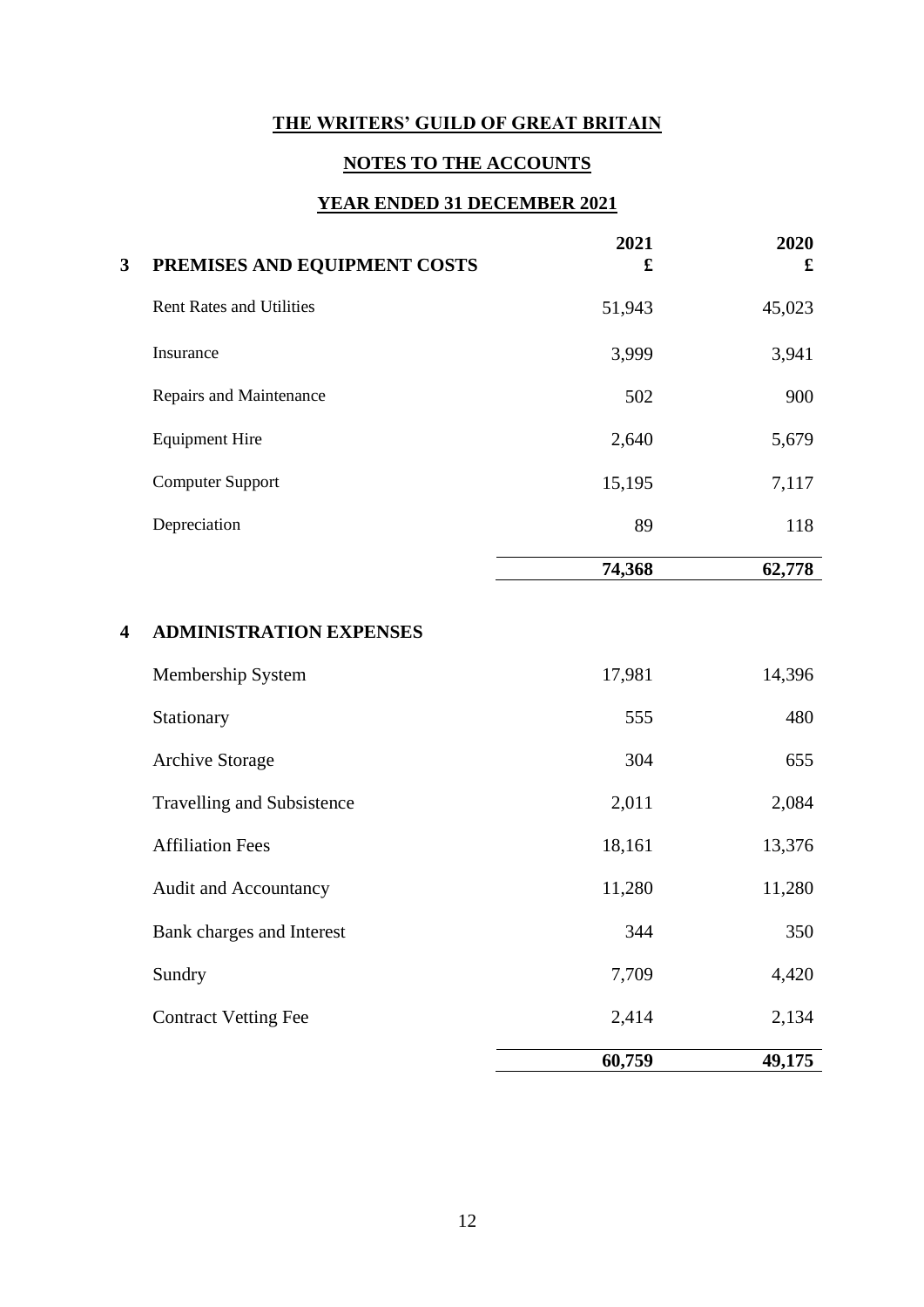# **NOTES TO THE ACCOUNTS**

# **YEAR ENDED 31 DECEMBER 2021**

# **5 TAX CHARGE ON SURPLUS/(DEFICIT) ON ORDINARY ACTIVITIES**

|                                     | 2021  | <b>2020</b> |
|-------------------------------------|-------|-------------|
|                                     |       |             |
| Corporation Tax Change for the Year | 7,310 | 14.460      |

| 6 | <b>TANGIABLE FIXED ASSETS</b>     | <b>Office</b><br>Equipment | Computer<br>Equipment | <b>Total</b> |
|---|-----------------------------------|----------------------------|-----------------------|--------------|
|   | <b>COST</b>                       | £                          | £                     | $\mathbf f$  |
|   | At 1st January 2021               | 18,066                     | 33,668                | 51,734       |
|   | <b>Additions</b>                  |                            | -                     |              |
|   | Disposals                         |                            |                       |              |
|   | At 31 <sup>st</sup> December 2021 | 18,066                     | 33,668                | 51,734       |
|   | <b>DEPRECIATION</b>               |                            |                       |              |
|   | At 1st January 2021               | 17,960                     | 33,422                | 51,382       |
|   | Disposals                         |                            |                       |              |
|   | Charges for the Year              | 27                         | 62                    | 89           |
|   | At 31 <sup>st</sup> December 2021 | 17,987                     | 33,484                | 51,471       |
|   | <b>NET BOOK VALUE</b>             |                            |                       |              |
|   | At 31 <sup>st</sup> December 2021 | 79                         | 184                   | 263          |
|   | At 31 <sup>st</sup> December 2020 | 106                        | 246                   | 352          |
|   |                                   |                            |                       |              |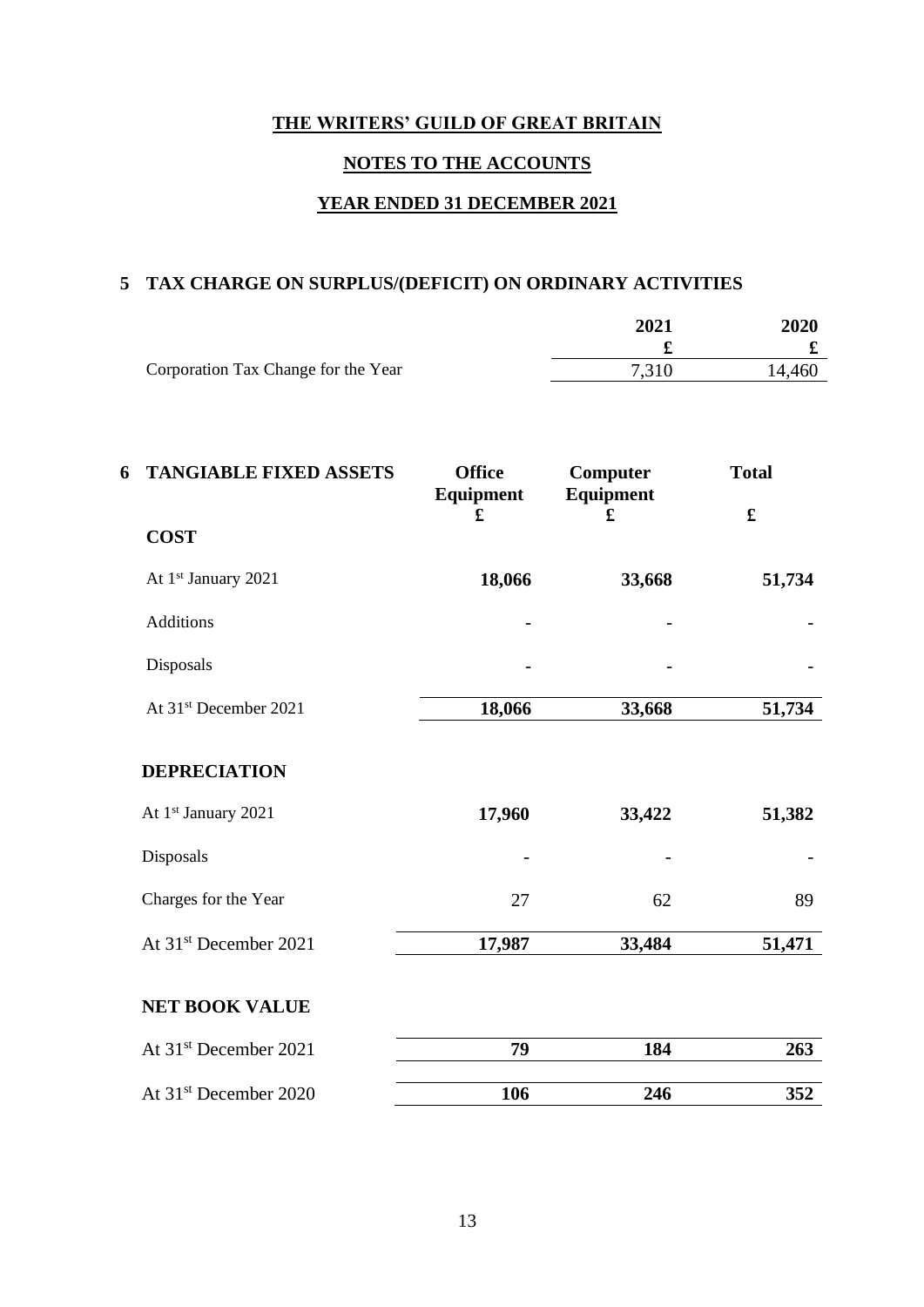# **NOTES TO THE ACCOUNTS**

# **YEAR ENDED 31 DECEMBER 2021**

# **7 OPERATING LEASES**

At 31 December 2021, there were annual commitments under non-cancellable operating leases as set out below:

|                                      | 2021<br>£ | 2020   |
|--------------------------------------|-----------|--------|
|                                      |           |        |
| <b>Operating Lease Which Expires</b> |           |        |
| In Less Than Five Years              | 35,300    | 33,500 |